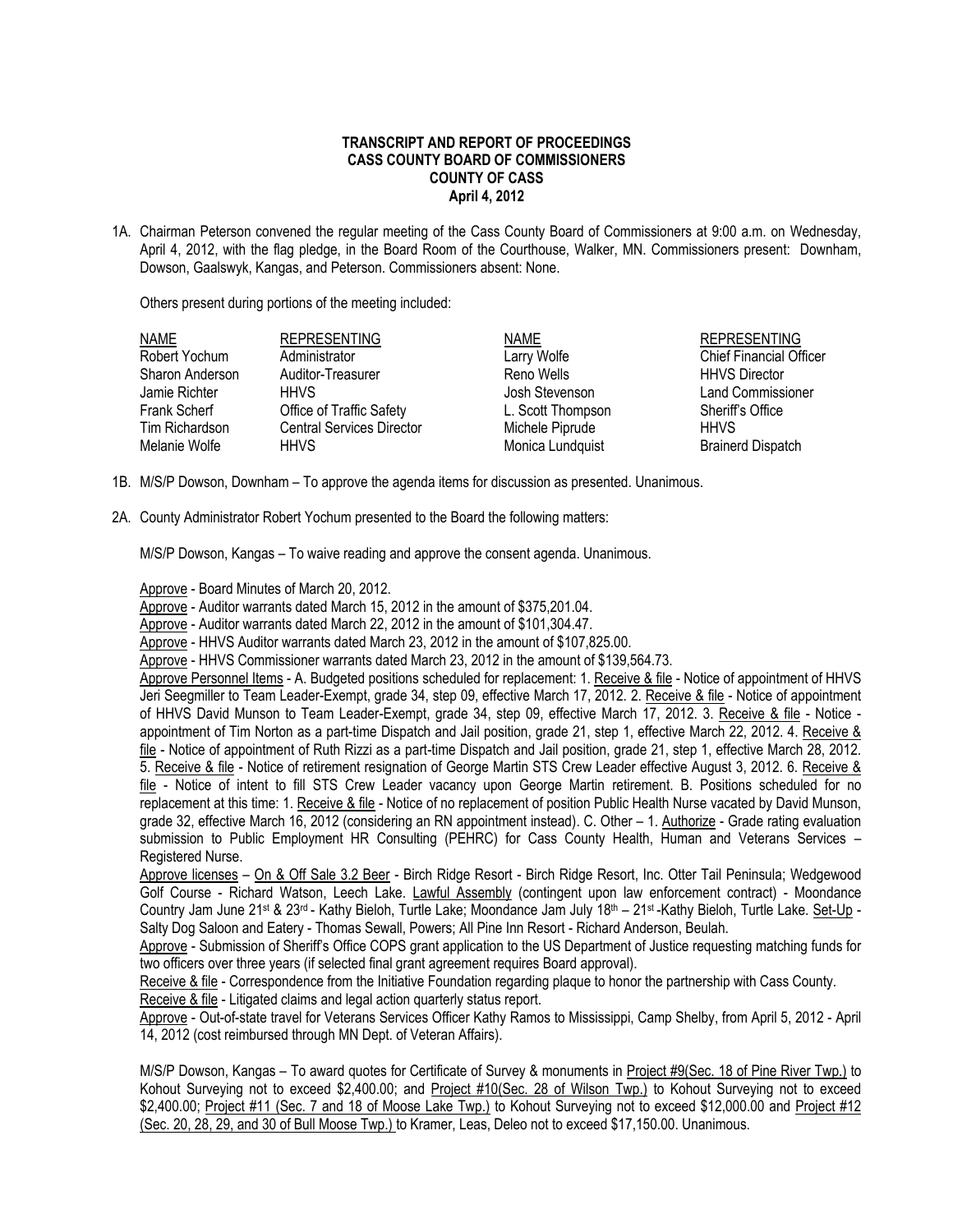|                                           | Project #9      | Project #10 | Project #11     | Project #12            |
|-------------------------------------------|-----------------|-------------|-----------------|------------------------|
|                                           | Pine River Twp. | Wilson Twp. | Moose Lake Twp. | <b>Bull Moose Twp.</b> |
| Arro Land Surveyors, LLC                  | \$5,726.00      | \$6,095.00  | \$14,395.00     | \$21,370.00            |
| Bolton & Menk, Inc.                       | \$8,100.00      | \$6,900.00  | \$13,800.00     | \$23,500.00            |
| Kohout Surveying                          | \$2,400.00      | \$2,400.00  | \$12,000.00     | \$22,400.00            |
| Kramer, Leas, Deleo                       | \$5,495.00      | \$4,390.00  | \$12,050.00     | \$17,150.00            |
| Northern Engineering & Consulting, Inc.   | \$8,690.00      | \$6,155.00  | \$16,740.00     | No Bid                 |
| Northern Lights Surveying & Mapping, Inc. | \$8,070.00      | \$8,840.00  | No Bid          | No Bid                 |
| Stonemark Land Surveying, Inc.            | \$4,750.00      | \$4,750.00  | \$14,875.00     | \$24,195.00            |
| Widseth, Smith, Nolting & Assoc., Inc.    | \$9,600.00      | \$7,700.00  | \$21,000.00     | \$23,000.00            |

Receive and file - HHVS cash account balance comparison and child service costs through February 2012.

M/S/P Dowson, Kangas – To award quote for color infrared aerial photography flight of NE Cass County to Infrared Baron, Inc. in the amount of \$23,346.00. Unanimous.

| <b>Bidder</b>                 | Cass County Bid Amount | Crow Wing County Bid Amount |
|-------------------------------|------------------------|-----------------------------|
| <b>ProWest and Associates</b> | \$28,730,00            | \$11,603.00                 |
| <b>Fuhr Flying Service</b>    | \$24,933,75            | \$10.464.00                 |
| Infrared Baron, Inc.          | \$23,364,00            | \$9,086,00                  |

Approve - 2012 appointments to the HHVS Advisory Committee of Wilma Griffin (Chair) representing EMS Task Force, Wayne LaDuke (Vice-Chair) representing Veterans.

Approve - Use of time clock by the Walker Housing & Redevelopment Authority, and reserve the right to request return of device if needed.

Authorize - Sheriff to execute Law Enforcement Agreement with US Forest Service through Sept. 30, 2012.

M/S/P Dowson, Kangas – To award a contact using State of MN bid pricing for aerial seeding of 113 acres to Scott's Helicopter Service in the amount of \$14.10/acre. Unanimous.

| <b>Bidder</b>          | <b>Bid Amount</b> |
|------------------------|-------------------|
| Scott's Helicopter     | \$14.10/acre      |
| <b>Tryjon Aviation</b> | \$26.10/acre      |

Approve Assessor's Office - Abatements:

|                                |             |                  |             |             | Тах       |
|--------------------------------|-------------|------------------|-------------|-------------|-----------|
| Name/Location<br>Tax Year 2012 | Parcel ID   | Action           | Current     | Proposed    | Reduction |
| D & E Communications           | 27-831-0010 | Value Reduction  | \$20,000    | \$3,800     |           |
| Moose Lake Twp                 |             | Tax Amount       | \$372       | \$70        | \$302     |
| David Gardner                  | 45-231-4318 | Value Reduction  | \$606,100   | \$560,900   |           |
| Turtle Lake Twp                |             | Tax Amount       | \$3,960     | \$3,752     | \$208     |
| <b>Great River Energy</b>      | 99-000-0100 | Value Reduction  | \$1,466,000 | \$1,396,800 |           |
|                                |             | Tax Amount       | \$31,938    | \$30,392    | \$1,546   |
| James Bobrowsky                | 49-400-0170 | Disabled Veteran |             |             |           |
| Wilkinson                      |             | Tax Amount       | \$800       | \$0         | \$800     |

Receive & file - Cass County's 2011 Enhanced 911 Audit.

Authorize - Land Department to work with the State of MN in planting oak on County Administered Land in the Mud Goose WMA.

Receive & file - 9<sup>th</sup> Judicial District Court Order appointing Probation Officer – Lindsay Cates.

2B. County Administrator Yochum reported back on the March 21, 2012 AMC Legislative Conference including a meeting with area State legislators (Representative John Persell, and Representative Larry Howes and Senator John Carlson). Items discussed were the status of issues identified by the County Board at the January 03, 2012 regular meeting: expedited public land trades, School trust land administration, 800 MHz sales tax exemption, MnCare coverage extension to additional public safety volunteers, and an aquatic invasive species management plan. Other legislative issues included a Beltrami County Veterans Home, a Todd County Senior Center, and applying the open meeting law to the MN Workers Compensation Reinsurance Association. To date forty bills have presented to the Governor nine of which have been vetoed and thirty-one signed into law.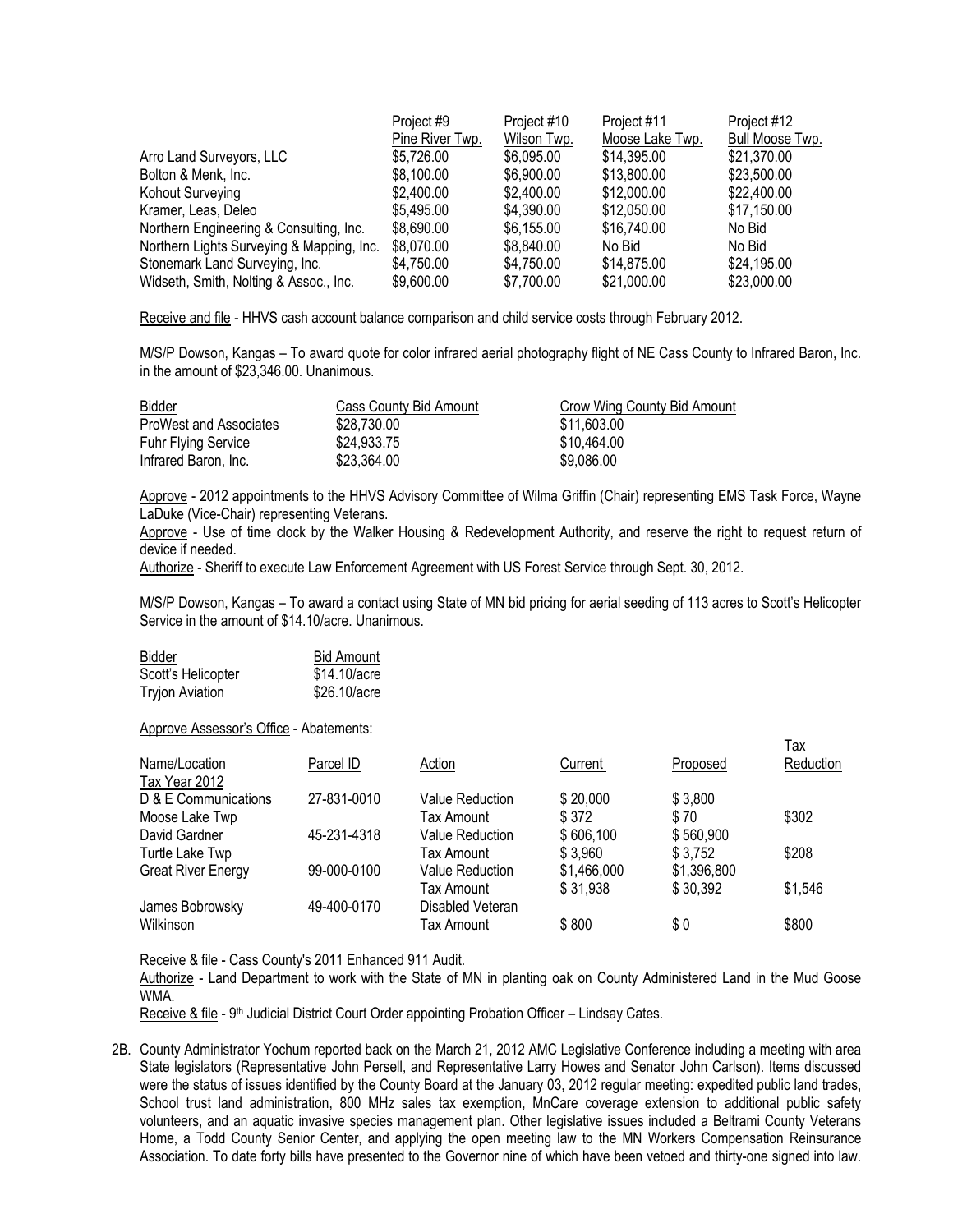Mr. Yochum also reported that while attending the conference County staff and Board members met with MPCA to discuss establishing protocols for wetland permit inspections on County road contracts.

M/S/P Kangas, Gaalswyk – To receive & file the AMC Legislative Conference Report as presented. Unanimous.

- 3A. Law enforcement liaison Frank Scherf from the MnDPS Office of Traffic Safety explained that Cass County has been awarded a competitive grant that donated two patrol vehicle light bars to the Sheriff's Office. Mr. Scherf discussed the State wide program of "Toward Zero Deaths" noting that traffic fatality prevention is focused on education and enforcement related to impaired driving, unrestrained occupants, vehicle speed, and un-attentive driving. Mr. Scherf complimented the Cass County Sheriff's Office efforts and Lieutenant L. Scott Thompson's participation. The Board thanked Mr. Scherf and Lieutenant Thompson on behalf of Cass County. No action necessary.
- 4A. Chairman Peterson re-opened the public hearing on the Cass County 2013-2017 Capital Improvement Plan that had been continued from the Tuesday, March 6, 2012 public hearing. Auditor-Treasurer Sharon Anderson, Chief Financial Officer Larry Wolfe, Central Services Director Tim Richardson, and County Administrator Yochum, summarized Capital Improvement Plan amendments to the March 6, 2012 draft. The Board noted that the plan establishes potential capital improvements, however, separate Board action is required to initiate individual projects. No related written comments have been received as a result of the published hearing notice.

M/S/P Downham, Gaalswyk – To approve the March 6, 2012 draft Capital Improvement Plan as amended and to post the same on the Cass County website. Unanimous.

- 5A. Auditor-Treasurer Sharon Anderson reported back on pursuit of grant funding to purchase Automated External Defibrillator (AED) units that had been discussed at the Tuesday, March 6, 2012 Board Meeting. Ms. Anderson located two grant sources for AED purchases and applications have been submitted to the Minnesota Resuscitation Consortium (MRC) at the University of Minnesota (maximum funding is \$5,000 with a decision should be known by early April), and Essentia Health Take Heart Program, St Joseph's Medical Center, Brainerd (perhaps one or two units in the \$1,500 - \$3,000 range). As reported earlier the total project cost is estimated at \$15,300 including tax and if grants are approved they would fund roughly 50%. Ms. Anderson indicated she would be placing the order sometime in April after receipt of notice regarding the grants.
- 6A. Land Commissioner Josh Stevenson reported that in cooperation with the Cass County Assessor's Office it is recommended that a State deeded County administered parcel offered at a previous public auction should be removed from the over the counter sale list for the purpose of reevaluating the current appraisal price. Mr. Stevenson explained appraisal process and presented Resolution 23-12.

Commissioner Kangas offered Resolution No. 23-12 and moved its adoption; Commissioner Peterson seconded:

WHEREAS, the parcel listed was offered at previous public auction and remains unsold and prior to developing a new land sale list, this parcel shall be withdrawn.

### SW14 PIN # 94-337-1245 Appraised Value - \$12,500.00

Lot 15, Block 12, original Plat of Pine River, less Southwesterly 4.80 feet thereof and also less the Northeasterly 3½ feet thereof (it being the intent of this description for the southwesterly 4.80 feet of said Lot 15 being that part thereof laying Southwesterly of a line that is parallel with and 4.80 feet Northeasterly of as measured at right angles from the Southwesterly line of said Lot 15). Proceeds from the sale of this parcel will be credited to Fund 71-650 for distribution per state statute.

THEREFORE, BE IT RESOLVED that the parcel listed above is to be withdrawn from the current over the counter tax-forfeited land sale list for redetermination.

Resolution No. 23-12 was adopted by majority vote: Ayes: Downham, Dowson, Gaalswyk, Kangas, and Peterson. Nays: None.

6.B. Land Commissioner Stevenson presented Resolution No. 24-12 that classifies the identified parcels as non-conservation, establishes appraised values, authorizes the sale of the identified tax forfeit parcels, approves sale conditions, and establishes a public sale on June 23, 2012, beginning at 9:00 a.m., Commissioners Board Room, 1st Floor, Courthouse, Walker, MN. Mr. Stevenson added that a brochure (printed listings of parcels) and web site listing will be available to the public after May 11, 2012. Mr. Stevenson explained that local units of government will be notified of their statutory option to purchase the sale parcels prior to offering to the public.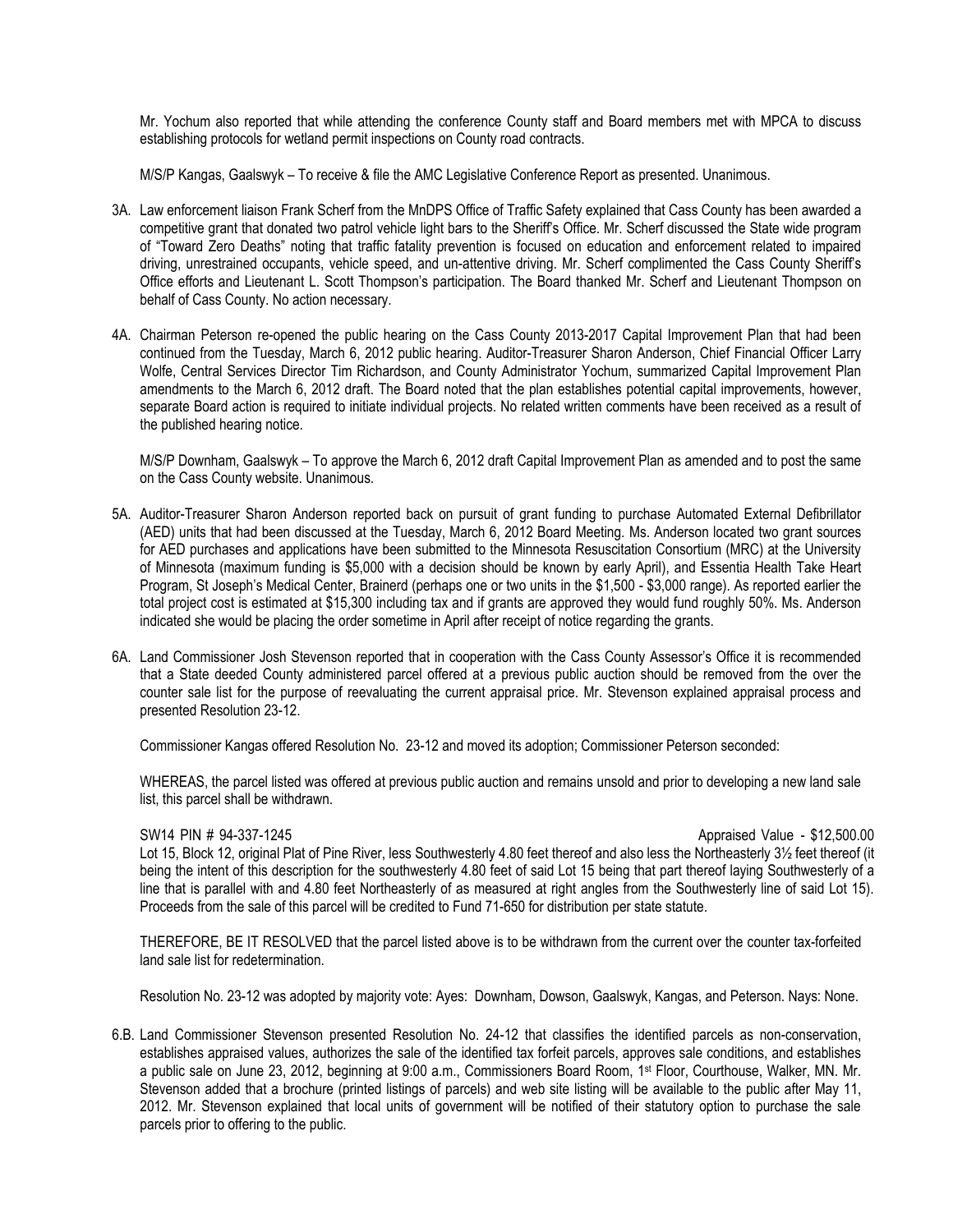Commissioner Dowson offered Resolution No. 24-12 and moved its adoption; Commissioner Gaalswyk seconded:

**WHEREAS**, the following parcels of land are Tax Forfeited and the Cass County Board has classified said parcels as nonconservation:

PIN # 92-007-3404

**Parcel #1** Appraised Value - \$30,000.00

Part of Government Lot 13, Section 7, Township 133 North, Range 31 West, Cass County, Minnesota (9.90 Acres) – South May Township

Proceeds from the sale of this parcel will be credited to Fund 71-650 for distribution per state statute.

### **Parcel #2** Appraised Value -\$59,900.00

PIN # 29-030-2300 Government Lot 2, Section 30, Township 145 North, Range 31 West, Cass County, Minnesota (39.00 Acres) –Pike Bay Township This parcel is located on Cass County Highway # 69 Proceeds from the sale of this parcel will be credited to Fund 71-650 for distribution per state statute.

# **Parcel #3 Parcel #3 Appraised Value - \$58,400.00**

PIN # 26-032-4400 The Southeast Quarter of the Southeast Quarter (SE¼ of SE¼), Section 32, Township 135 North, Range 31 West, Cass County, Minnesota (40.34 Acres) – Meadowbrook Township This parcel is located on Cass County Highway #102

Proceeds from the sale of this parcel will be credited to Fund 71-650 for distribution per state statute.

PIN # Part of 09-034-1400

**Parcel #4** Appraised Value - \$44,000.00

The Northwest Quarter of the Southeast Quarter (NW¼ of SE¼), Section 34, Township 138 North, Range 31 West, Cass County, Minnesota

(40.11 Acres) – Bull Moose Township

This parcel has no legal access. The purchaser may petition the Township for public access to this parcel under Minnesota Statutes 164.08, subd 2

Proceeds from the sale of this parcel will be credited to Fund 71-650 for distribution per state statute.

**Parcel #5** Appraised Value - \$29,000.00

PIN # 24-134-4400 The Southeast Quarter of the Southeast Quarter (SE¼ of SE¼), Section 34, Township 134 North, Range 31 West, Cass County, Minnesota (40.40 Acres) – North May Township This parcel has no legal access. The purchaser may petition the Township for public access to this parcel under Minnesota Statutes 164.08, subd 2 Proceeds from the sale of this parcel will be credited to Fund 71-650 for distribution per state statute.

**Parcel #6** Appraised Value - \$28,000.00

PIN # 27-030-3200 Government Lot 10, Section 30, Township 136 North, Range 31 West, Cass County, Minnesota (40.09 Acres) – Moose Lake Township This parcel has no legal access. The purchaser may petition the Township for public access to this parcel under Minnesota Statutes 164.08, subd 2 Proceeds from the sale of this parcel will be credited to Fund 71-650 for distribution per state statute.

# **Parcel #7** Appraised Value - \$22,000.00

PIN # Part of 11-027-1200 The Northwest Quarter of the Northeast Quarter (NW¼ of NE¼), Section 27, Township 135 North, Range 32 West, Cass County, Minnesota (40.28 Acres) – Byron Township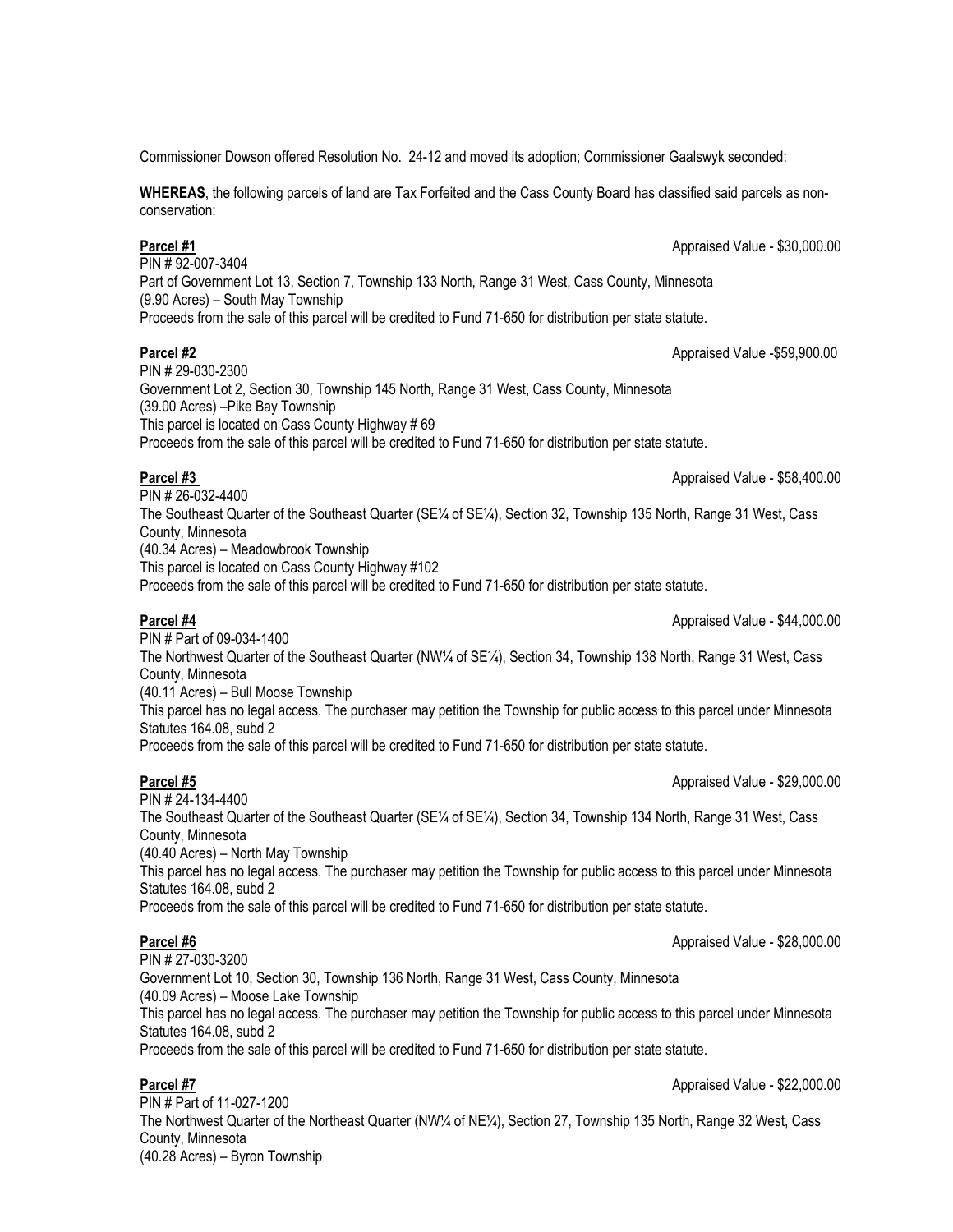This parcel has no legal access. The purchaser may petition the Township for public access to this parcel under Minnesota Statutes 164.08, subd 2

Proceeds from the sale of this parcel will be credited to Fund 71-650 for distribution per state statute.

**Parcel #8** Appraised Value - \$21,900.00

PIN # 25-002-1300 The Southwest Quarter of the Northeast Quarter (SW¼ of NE¼), Section 2, Township 138 North, Range 32 West, Cass County, Minnesota (39.90 Acres) – McKinley Township This parcel has no legal access. The purchaser may petition the Township for public access to this parcel under Minnesota Statutes 164.08, subd 2 Proceeds from the sale of this parcel will be credited to Fund 71-650 for distribution per state statute.

### **Parcel #9** Appraised Value - \$60,000.00

PIN # Part of 25-025-2300 The Southwest Quarter of the Northwest Quarter (SW¼ of NW¼), Section 25, Township 138 North, Range 32 West, Cass County, Minnesota (40.40 Acres) – McKinley Township This parcel has no legal access. The purchaser may petition the Township for public access to this parcel under Minnesota Statutes 164.08, subd 2 Proceeds from the sale of this parcel will be credited to Fund 71-650 for distribution per state statute.

# **Parcel #10** Appraised Value - \$18,000.00

 $\overline{PIN\#49-032-4206}$ Part of the of Northwest Quarter of the Southeast Quarter (NW¼ of SE¼), Section 32, Township 144 North, Range 31 West, Cass County, Minnesota (6.39 Acres) – Wilkinson Township This parcel is located on Minnesota State Highway 371.

Proceeds from the sale of this parcel will be credited to Fund 71-650 for distribution per state statute.

PIN # 29-005-4410 The South 264 Feet of the North 528 Feet of the East Half of the Northeast Quarter of the Southeast Quarter of the Southeast Quarter (E½ of NE¼ of SE¼ of SE¼), Section 5, Township 145 North, Range 31 West, Cass County, Minnesota (1.98 Acres) – Pike Bay Township This parcel is located on Cass County Highway #149 Proceeds from the sale of this parcel will be credited to Fund 71-650 for distribution per state statute.

PIN # 82-337-0510 Lots 1 Thru 5, Block 5, Original Plat of Backus Proceeds from the sale of this parcel will be credited to Fund 71-650 for distribution per state statute.

PIN # 83-337-0770 Lot 24, Block 7 Plat of the Village of Bena Proceeds from the sale of this parcel will be credited to Fund 71-650 for distribution per state statute.

PIN # 83-337-1480 Lots 20 Thru 23, Block 14 Plat of the Village of Bena Proceeds from the sale of this parcel will be credited to Fund 71-650 for distribution per state statute.

PIN # 72-027-4309 The East 106 Feet of the South 158 Feet of the North 237 Feet of the South Half of the Southwest Quarter of the Southeast Quarter (S½ of SW¼ of SE¼), Section 27, Township 145 North, Range 28 West, Cass County, Minnesota (0.38 Acres) – Unorganized Township 5 Proceeds from the sale of this parcel will be credited to Fund 71-650 for distribution per state statute.

**Parcel #11** Appraised Value - \$9,000.00

**Parcel #12** Appraised Value - \$5,000.00

**Parcel #13** Appraised Value - \$400.00

**Parcel #14** Approximated Value - \$1,200.00

**Parcel #15** Appraised Value - \$1,800.00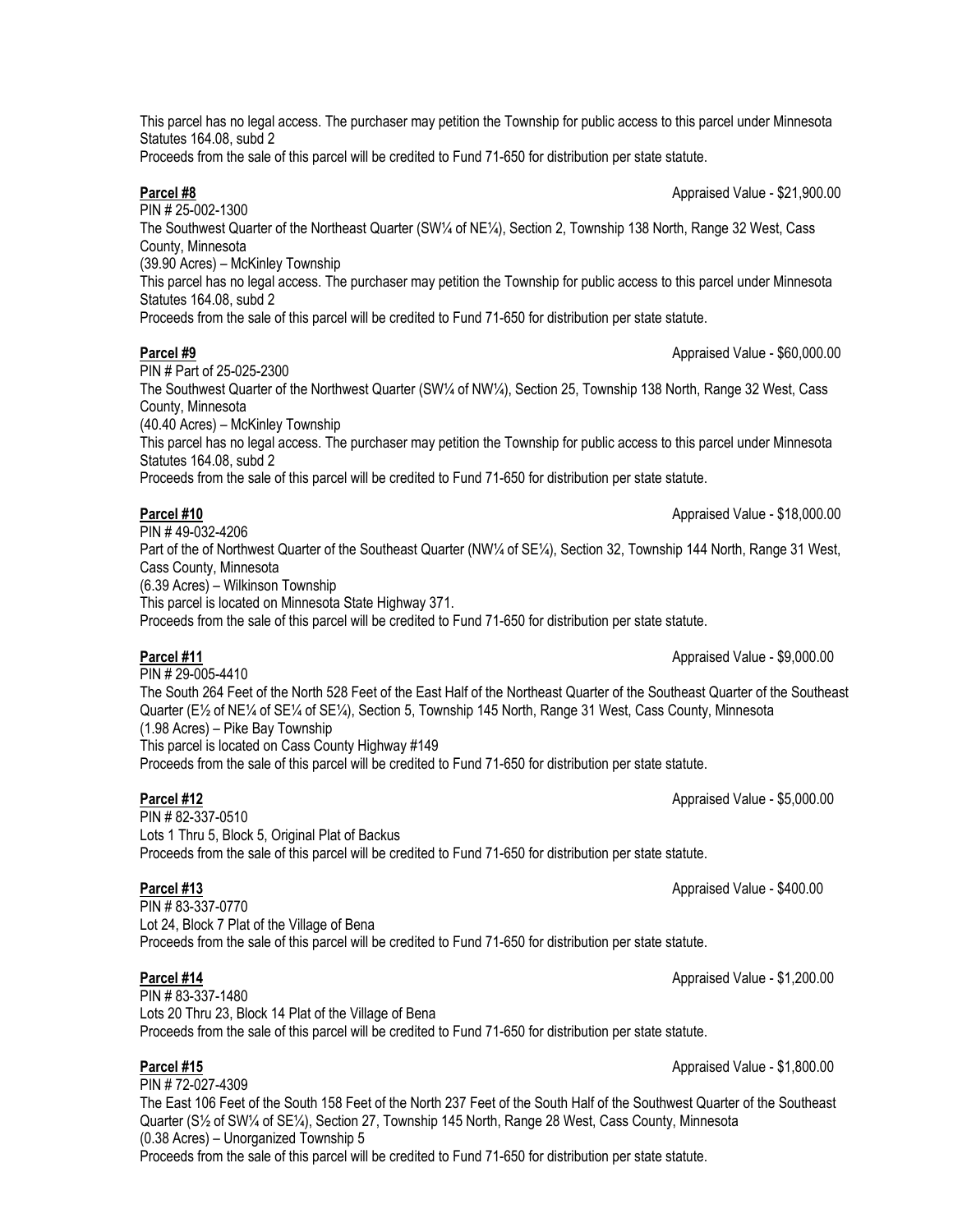PIN # 85-341-0755 Lots 23 & 24, Block 7, Townsite of Cass Lake Proceeds from the sale of this parcel will be credited to Fund 71-650 for distribution per state statute.

## **Parcel #17** Appraised Value - \$3,200.00

PIN # 26-344-0910 Lot 1, Block 9, Wilderness Park Estates Fourth Addition Proceeds from the sale of this parcel will be credited to Fund 71-650 for distribution per state statute.

# **Parcel #18** Appraised Value - \$8,500.00

PIN # 94-337-1245

Lot 15, Block 12, original Plat of Pine River, less Southwesterly 4.80 feet thereof and also less the Northeasterly 3½ feet thereof (it being the intent of this description for the southwesterly 4.80 feet of said Lot 15 being that part thereof laying Southwesterly of a line that is parallel with and 4.80 feet Northeasterly of as measured at right angles from the Southwesterly line of said Lot 15).

Proceeds from the sale of this parcel will be credited to Fund 71-650 for distribution per state statute.

THEREFORE, Be it resolved, the Cass County Board of Commissioners hereby certifies that all the above parcels of land have been viewed and comply with the provisions of Minnesota Statutes 85.012, 92.461, 282.01 subd. 8, 282.018 and the 1991 Laws of Minnesota Ch. 354, Art. 10, Sec. 9, amending M.S. Sec. 282.018, subd. 2 (1990). The County Board of Commissioners hereby certifies that the County Land Commissioner has reviewed the attached land sale list and identified any and all nonforested marginal land and wetland.

BE IT ALSO RESOLVED, that the parcels of land forfeited to the State of Minnesota for non-payment of taxes, appearing on the list filed with the County Auditor-Treasurer, have been classified and appraised; that the appraised value of each parcel be approved and authorization for a public sale of the land be granted, pursuant to M.S. 282.01; that the sale will be held on June 23, 2012 beginning at 9:00 a.m., by the Cass County Auditor-Treasurer in the Public Meeting Room of the Courthouse, Walker, MN for not less than the appraised value.

BE IT FURTHER RESOLVED that the following additional terms shall apply to this sale:

1. No lot shall be sold for less than the total of the appraised value of the land, plus the appraised value of the timber, plus the appraised value of the improvements, plus any outstanding special assessments, plus all applicable fees.

2. Any and all bids can be rejected. Any lot may be withdrawn from sale by Cass County up to and including the day of the sale.

- 3. All land sales shall be for cash at time and date of the auction.
- 4. A 10% non-refundable deposit or letter of credit with balance to be paid within 30 days of the sale is accepted for parcels that sell for more than \$30,000. (Per sale policy adopted 20 October 1998).
- 5. The land and any improvements are sold as is. The County makes no warranties as to the condition or habitability of any buildings, wells, septic systems, soils, roads or any other thing on the site. Some properties may have inadequate systems or no septic systems at all. Within one year of transfer all parcels must meet applicable County Ordinances.
- 6. The Cass County Auditor-Treasurer hereby certifies that Cass County has and will comply with all laws governing the sale of tax forfeited land of the State of Minnesota in the conduct of the foregoing approved public land sale. All properties have been reviewed by the Land Commissioner under the requirements of 1991 Laws of Minnesota Ch.354, Art.10, Sec.9.
- 7. Buyers will receive a State Deed for tax forfeited lots and a Quit Claim deed for County Fee Owned lots. Cass County makes no warranties as to the condition of the title.
- 8. Lots in Wilderness Park are subject to the following Deed Restrictions:

-Deeds will contain Deed Restrictions prohibiting the placement of manufactured homes with a chassis or undercarriage on these parcels.

## **Parcel #16** Appraised Value - \$2,400.00